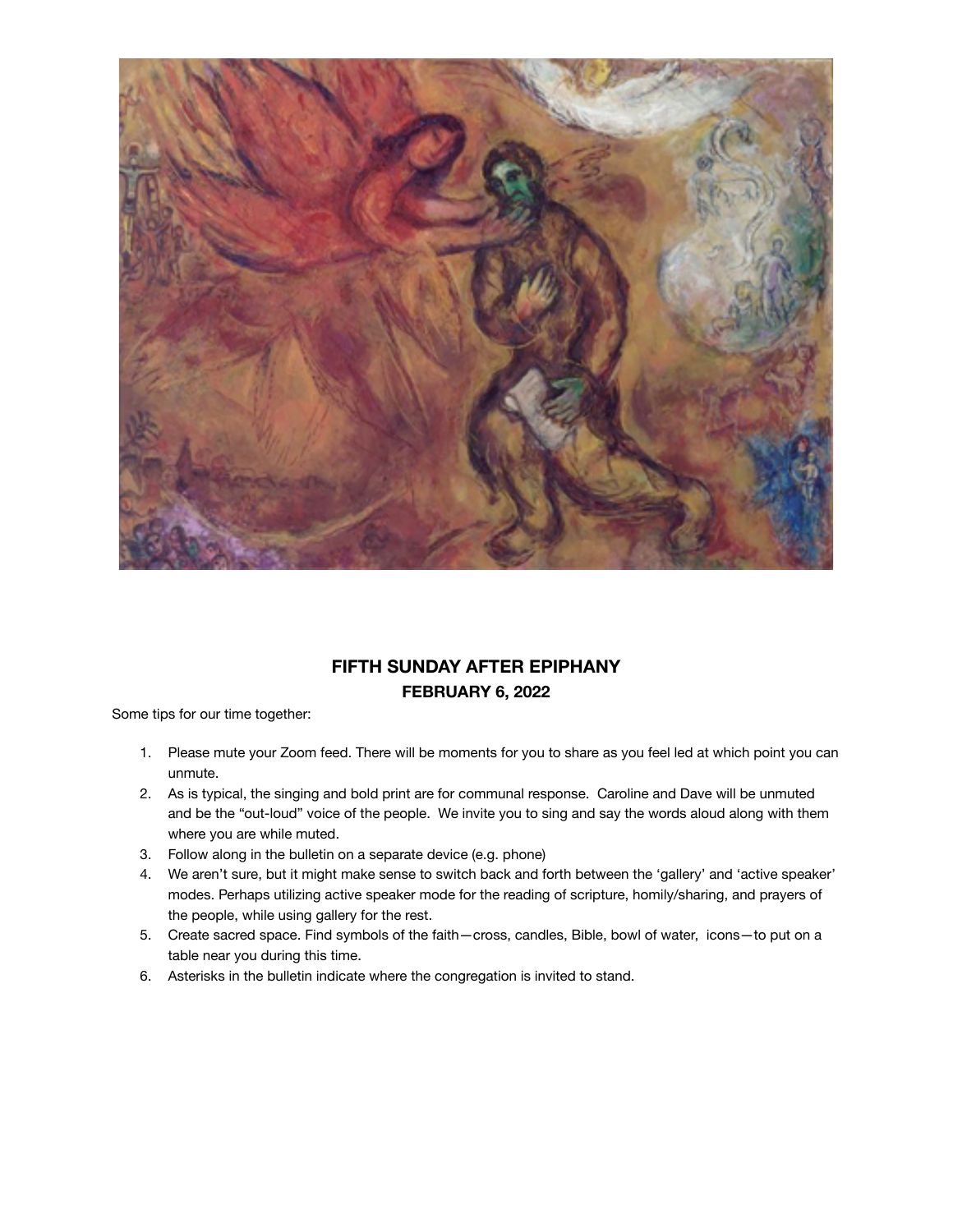# **GATHERING**

### CALL TO WORSHIP\*

Jesus stands at the shoreline of our lives calling,

### **"Come, and follow me."**

Jesus stands at the shoreline of our widest fears and deepest doubts calling,

#### **"Come, and follow me."**

Jesus stands at the shoreline of our highest joys and wildest dreams calling,

#### **"Come, and follow me."**

Jesus stands at the shoreline of our greatest abundance and smallest scarcity calling,

#### **"Come, and follow me."**

Jesus stands at the shoreline of our worship calling,

**"Come, and follow me."**

#### SONG - 10,000 Reasons (Bless the Lord)

The morning breaks, it's a new day dawning, You're rich in love and you're slow to anger, we join creation in the song of praise. your name is great and your heart is kind. Whatever may pass and whatever lies before us,For all your goodness we will keep on singing, let us be singing when the evening comes. the thousand reasons for our hearts to find.

O my soul, worship your holy name.

Refrain: **And on that day when our strength is failing,** and on that day when our strength is failing,

Bless the Lord, O my soul, O my soul, the end draws near and our time has come. worship God's holy name.  $\Box$  Still our songs will sing your praise unending, Sing your sorrow and joy, the same state of thousand years and then forevermore.

#### SONG\* - The Summons

Will you come and follow me, will you love the "you" you hide, if I but call your name? if I but call your name? Will you go where you don't know Will you quell the fear inside and never be the same? and never be the same? Will you let your love be shown, Will you use the faith you've found will your let my name be known, the stape the world around, and you in me? and you in me.

Will you leave yourself behind, example of the Lord, your summons echoes true if I but call your name? when you but call my name. Will you care for cruel and kind Let me turn and follow you and never be the same? The same is a same and never be the same. Will you risk the hostile stare In your company I'll go and you in me? and you in me.

will you let my life be grown in you, through my sight and touch and sound in you,

should your life attract or scare? where your love and footsteps show. Will you let me answer prayer in you, Thus I'll move and live and grow in you,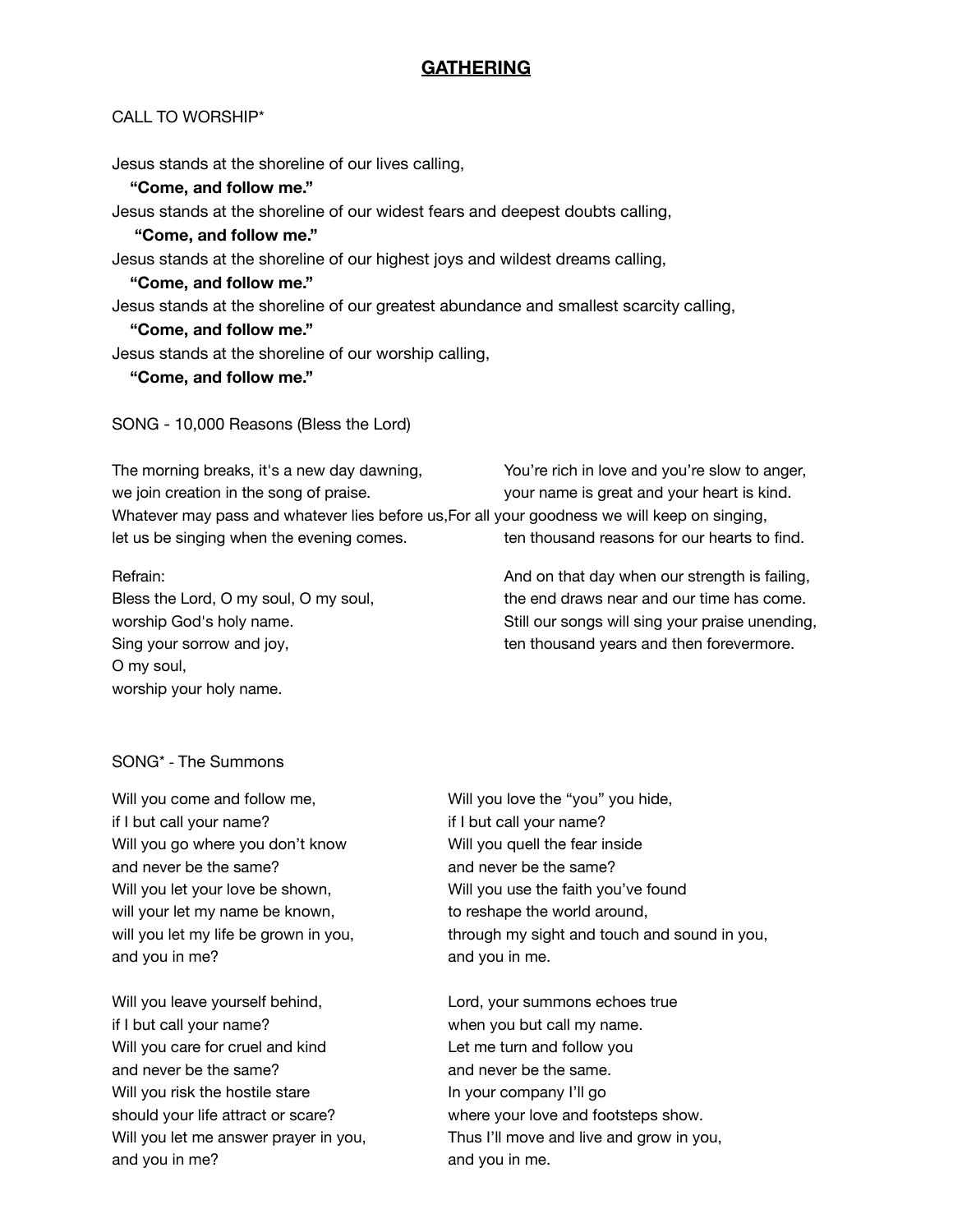#### PRAYER OF CONFESSION *(adapted from Liturgy Alive*)

Lord Jesus, you have entrusted to us this earth, full of God's glory. We have neglected it. Lord, have mercy.

## **Lord, have mercy.**

Jesus Christ, you have given us a mission to love you and others, but we have too often chosen indifference and selfishness. Christ, have mercy.

#### **Christ, have mercy.**

Lord Jesus, you have called us to follow you, but we have often been turned aside by pride and greed. Lord, have mercy.

## **Lord, have mercy.**

Christ of mercy, blot out our iniquities and forgive us our sin, that we may hear your voice and respond, "Here we are; send us!"

#### ASSURANCE OF PARDON

Friends, believe the good news of the Gospel: **In Jesus Christ we are forgiven.**

#### PASSING OF THE PEACE

The Lord be with you. **And also with you.**

### SONG\* - Santo, Santo, Santo

| Santo, santo, santo,      | Holy, holy, holy,                 |
|---------------------------|-----------------------------------|
| mi corazón te adora.      | my heart, my heart adores you!    |
| Mi corazón te sabe decir: | My heart knows how to say to you: |
| santo eres tú.            | you are holy, Lord.               |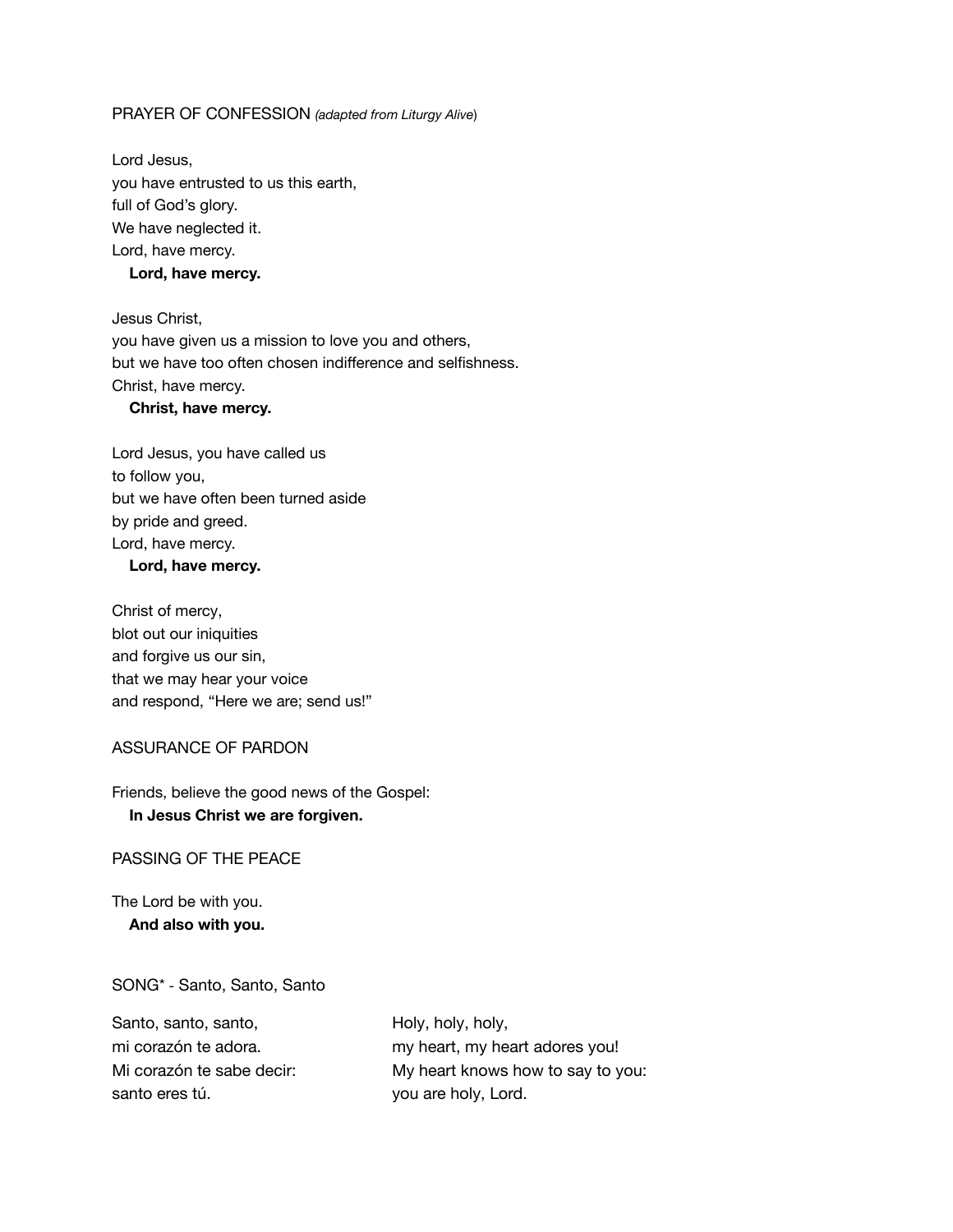## **WORD**

### OLD TESTAMENT LESSON - Isaiah 6:1-8

In the year that King Uzziah died, I saw the Lord sitting on a throne, high and lofty; and the hem of his robe filled the temple. Seraphs were in attendance above him; each had six wings: with two they covered their faces, and with two they covered their feet, and with two they flew. And one called to another and said: "Holy, holy, holy is the Lord of hosts; the whole earth is full of his glory." The pivots on the thresholds shook at the voices of those who called, and the house filled with smoke.

And I said: "Woe is me! I am lost, for I am a man of unclean lips, and I live among a people of unclean lips; yet my eyes have seen the King, the Lord of hosts!" Then one of the seraphs flew to me, holding a live coal that had been taken from the altar with a pair of tongs. The seraph touched my mouth with it and said: "Now that this has touched your lips, your guilt has departed and your sin is blotted out." Then I heard the voice of the Lord saying, "Whom shall I send, and who will go for us?" And I said, "Here am I; send me!

#### GOSPEL LESSON\* - Luke 5:1-11

Once while Jesus was standing beside the lake of Gennesaret, and the crowd was pressing in on him to hear the word of God, he saw two boats there at the shore of the lake; the fishermen had gone out of them and were washing their nets. He got into one of the boats, the one belonging to Simon, and asked him to put out a little way from the shore. Then he sat down and taught the crowds from the boat. When he had finished speaking, he said to Simon, "Put out into the deep water and let down your nets for a catch." Simon answered, "Master, we have worked all night long but have caught nothing. Yet if you say so, I will let down the nets." When they had done this, they caught so many fish that their nets were beginning to break. So they signaled their partners in the other boat to come and help them. And they came and filled both boats, so that they began to sink. But when Simon Peter saw it, he fell down at Jesus' knees, saying, "Go away from me, Lord, for I am a sinful man!" For he and all who were with him were amazed at the catch of fish that they had taken; and so also were James and John, sons of Zebedee, who were partners with Simon. Then Jesus said to Simon, "Do not be afraid; from now on you will be catching people." When they had brought their boats to shore, they left everything and followed him.

The word of the Lord. **Thanks be to God.**

SERMON - Pastor Aaron

## **RESPONSE**

SONG - Holy, Holy, Holy

Early in the morning though the eye of sinful flesh our song shall rise to thee. the state our song shall rise to thee. God in three persons, blessed Trinity! perfect in pow'r, in love and purity.

Holy, holy, holy! Lord God Almighty! Holy, holy, holy! though the darkness hide thee, Holy, holy, holy, merciful and mighty! Only thou art holy, there is none beside thee